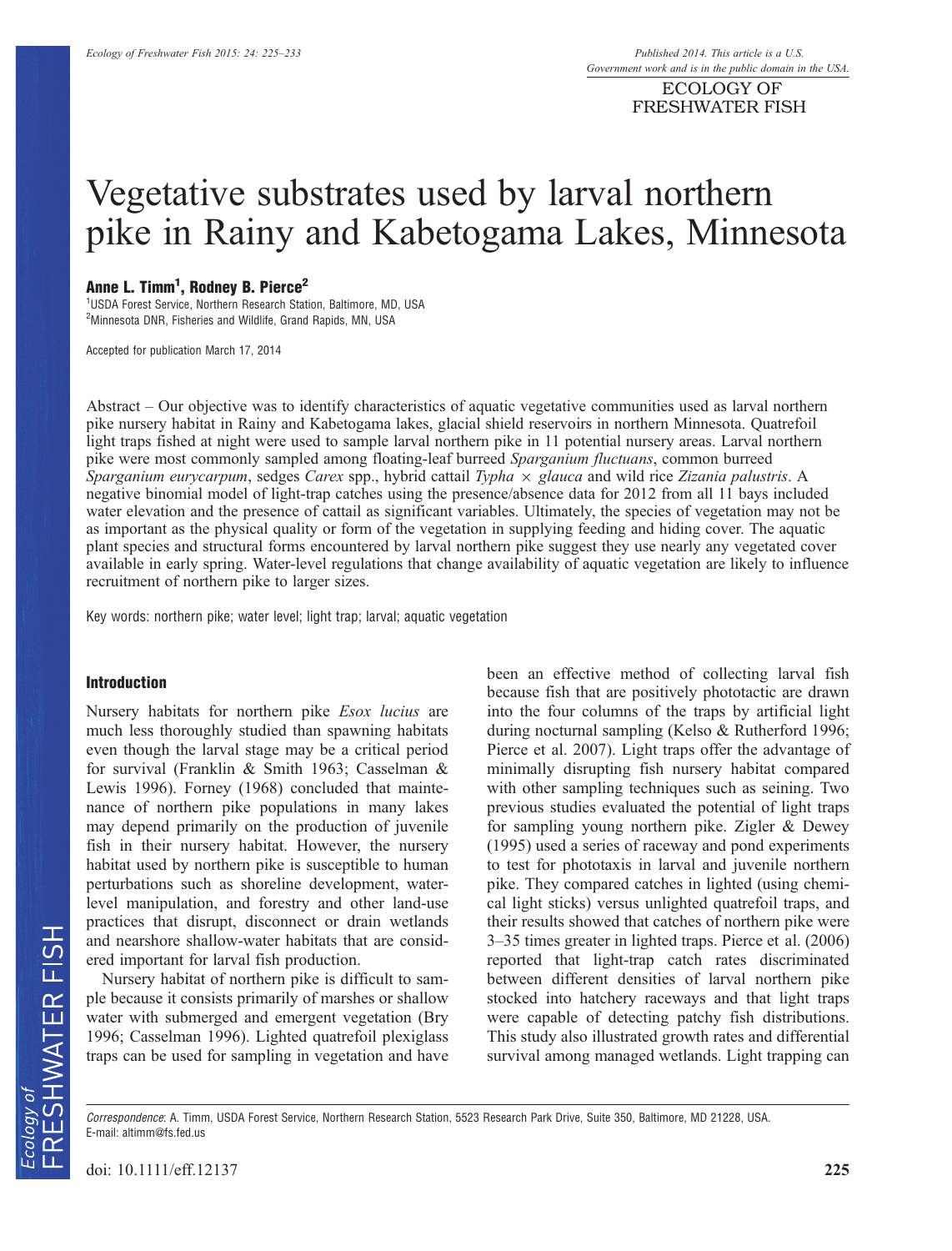# Timm & Pierce

effectively sample larval northern pike from the time their mouths form and they begin exogenous feeding (10–12 mm) through the sizes when they complete the larval stage and attain the general form of the adults (about 35–40 mm; Franklin & Smith 1960; Pierce et al. 2006).

Rule curves have been implemented by the U.S.- Canadian International Joint Commission (IJC) to regulate water levels in important Minnesota–Ontario border-water reservoirs including Rainy and Namakan Lakes (Cohen & Radomski 1993). Both reservoirs are located on the Canadian glacial shield, which is a geological region of Precambrian rock and thin layers of soil that covers large portions of Canada and extends south into northeastern Minnesota. A result of this geological formation is that lakes in northeastern Minnesota are different than southern and even central Minnesota lakes and can have different water chemistries and flora than lakes farther south and west (Moyle 1956). The rule curves for the two reservoirs are ranges of water levels that vary seasonally, allowing for declining water levels through late fall and winter followed by increasing water levels during spring and early summer. Cohen & Radomski (1993) considered that the northern pike might be a species sensitive to the frequency and amplitude of managed water-level fluctuations in these lakes.

Such manipulation of water levels has the potential to affect shallow-water habitats in spring and early summer when northern pike need nursery areas with protective cover and an abundant supply of food (Franklin & Smith 1963; Craig 1996). Evaluation of the ecological appropriateness of the IJC rule curves for managing water levels will require an understanding of how aquatic plants are used as cover by larval northern pike in their nursery areas and a further understanding of how water-level regulations affect the availability of aquatic plants. Identification of specific forms of aquatic plants that are used as nursery habitat by northern pike will be important for other environmental reviews aimed at predicting the environmental consequences of lakeshore development and other human perturbations in northeastern Minnesota. Loss of critical habitat has been an important issue for maintaining northern pike populations (Casselman & Lewis 1996; Margenau et al. 2008), and yet, information about the forms of aquatic plants used as nursery habitat across a variety of aquatic systems is nearly nonexistent, especially for glacial shield lakes. In this study, our goal was to document the types of aquatic plants present in microhabitat of nursery areas where larval northern pike were sampled in two glacial shield lakes. Our objective was to identify characteristics of the aquatic habitat that result in the production of larval northern pike.

# **Methods**

# Study area

The use of vegetative substrates as nursery habitat by larval northern pike was documented by light trapping in 11 potential nursery areas located in the South Arm of Rainy Lake and in Kabetogama Lake; both lakes are reservoirs located on or near the border between Minnesota and Ontario. Rainy Lake covers 92,110 ha and has three basins. The North Arm and Redgut Bay are located on the Canadian side of the border, while the South Arm is divided between Minnesota and Ontario. Kabetogama Lake, with a surface area of 10,425 ha, is on the Minnesota side of the border and is the largest of three basins in the Namakan Reservoir. Specific locations sampled in Rainy Lake were Cranberry Bay, Dove Bay, Jackfish Bay and Reuter's Creek of Black Bay (Fig. 1). Specific locations sampled in Kabetogama Lake were Blind Ash Bay, Bowman Bay, Daley Bay, Irwin Bay, Peterson Bay, Sullivan Bay and Tom Cod Bay (Fig. 1). Our sampling was stratified randomly throughout depths where aquatic macrophytes were available for spawning, in depths ranging from 15–65 cm. We chose this sampling strategy because proximity to spawning areas has been identified as important for ranking the quality of northern pike nursery habitat, along with the presence of relatively dense submergent and emergent aquatic plants (Casselman & Lewis 1996). Water levels affecting spring habitat for fish, particularly in the shallow waters we sampled, are regulated by IJC rule curves and controlled by dams at outlets from each of the reservoir systems.

# Timing of sampling

Due to a warm spring and early ice-out, light-trap sampling began on 23 April, but larval northern pike were not caught until 8 to 16 May 2012. From previous sampling in Dove Bay, Rainy Lake and Sullivan Bay, Kabetogama Lake, 2008–2011, the earliest period in which larval northern pike were sampled was 27 April to 3 May 2010, and the latest samples were obtained during 27 May to 3 June 2008.

# Light-trap methods

The quatrefoil light traps featured a 6-mm entrance slot and light-emitting diodes (LED lights) powered by dry-cell batteries. This light-trap design was modified from the Killgore (1991) design to a 6-mm entrance width, which was larger than the 5-mm entrance used by Zigler & Dewey (1995) in testing for phototaxis of larval pike. The LED lights were chosen over chemical light sticks because they emit a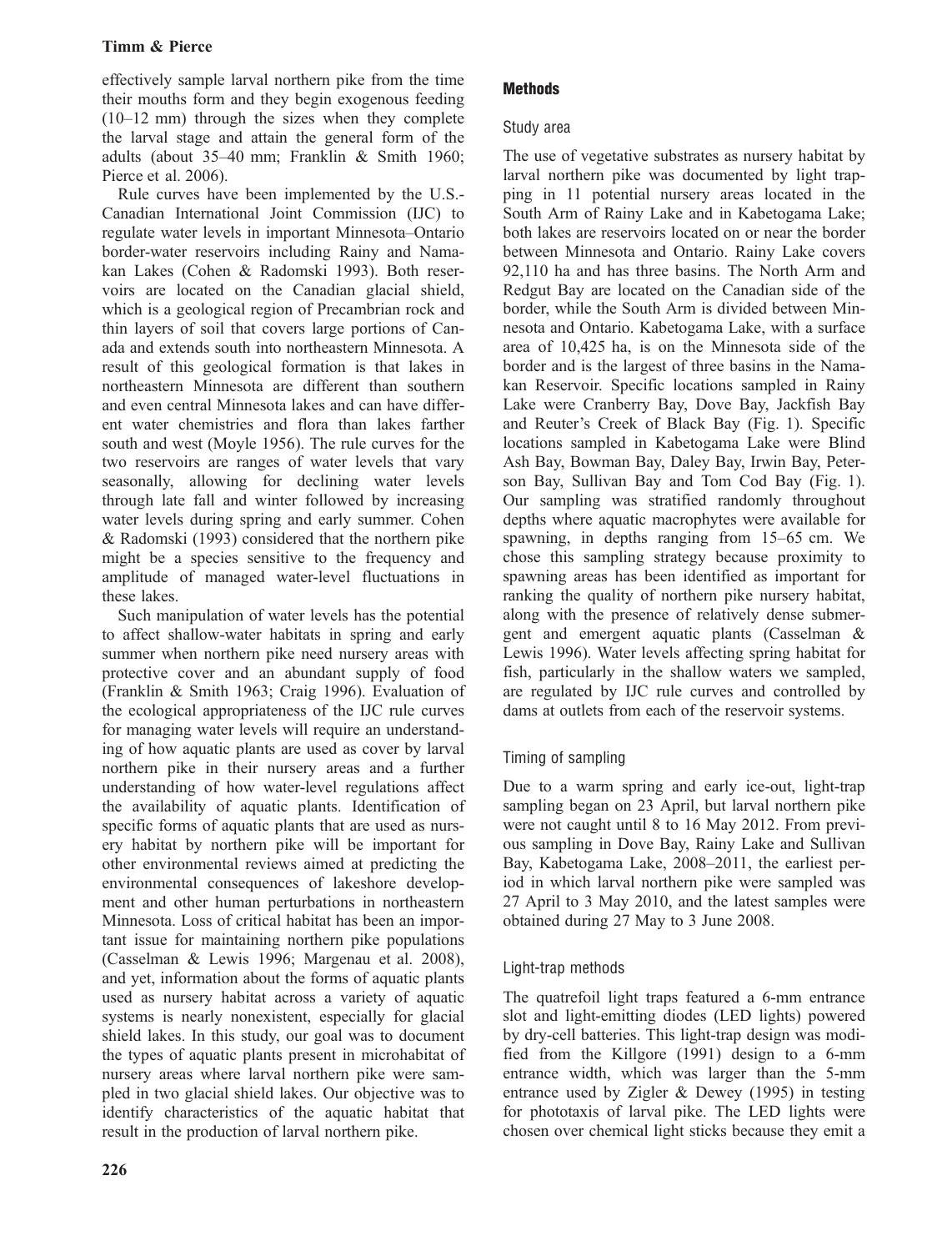

Fig. 1. Rainy and Kabetogama Lake sample locations from 11 potential northern pike nursery areas. Both lakes are reservoirs located near the border between Minnesota and Ontario. Rainy Lake has a surface area of 92,110 hectares, and Kabetogama Lake has a surface area of 10,425 hectares.

very consistent light intensity for the duration of each sampling period.

A night of sampling in each location during spring 2012 consisted of setting 18–20 light traps for two hours beginning at sunset. Light traps were floated from 1.2-m-long fibreglass stakes driven into bottom substrates in water 15–65 cm deep. We applied a stratified random sampling approach by setting light traps randomly throughout the 15–65 cm depths where aquatic macrophytes were available for northern pike spawning. Samples were stratified by these depths where aquatic plant growth occurred because we were investigating characteristics of the aquatic macrophyte community that resulted in larval pike production. During April to May 2012, aquatic vegetation was accessible at depths up to 65 cm. The light trap must be suspended above the bottom to effectively sample larval northern pike, so 15 cm was the minimum for keeping the light trap above the sediment. Vegetation types at each light trap were classified according to the most abundant one or two species within 0.5 m of the trap. Water temperature

was recorded for each sampled bay, and water depth was recorded at each light-trap location. Pike larvae total counts and lengths (mm) for each light trap were recorded and compiled for each sampled bay (Pierce et al. 2007).

#### Modelling larval northern habitat

We developed a mixed-effects multivariate regression model of larval northern pike count data among the 11 bays sampled during 23 April to 16 May 2012. Patchy fish distribution data, such as our counts of larval fish abundance, often have large proportions of zeros that cause skewed distributions that are nonnormal and do not fit standard models such as the Poisson distribution for count data (Heilbron 1994; Martin et al. 2005). Alternatively, models such as the zero-inflated Poisson (ZIP), negative binomial Poisson, zero-inflated negative binomial (ZINB) and the negative binomial hurdle model have been developed to accommodate data sets with large proportions of zeros (Hall 2000; Martin et al. 2005; Warton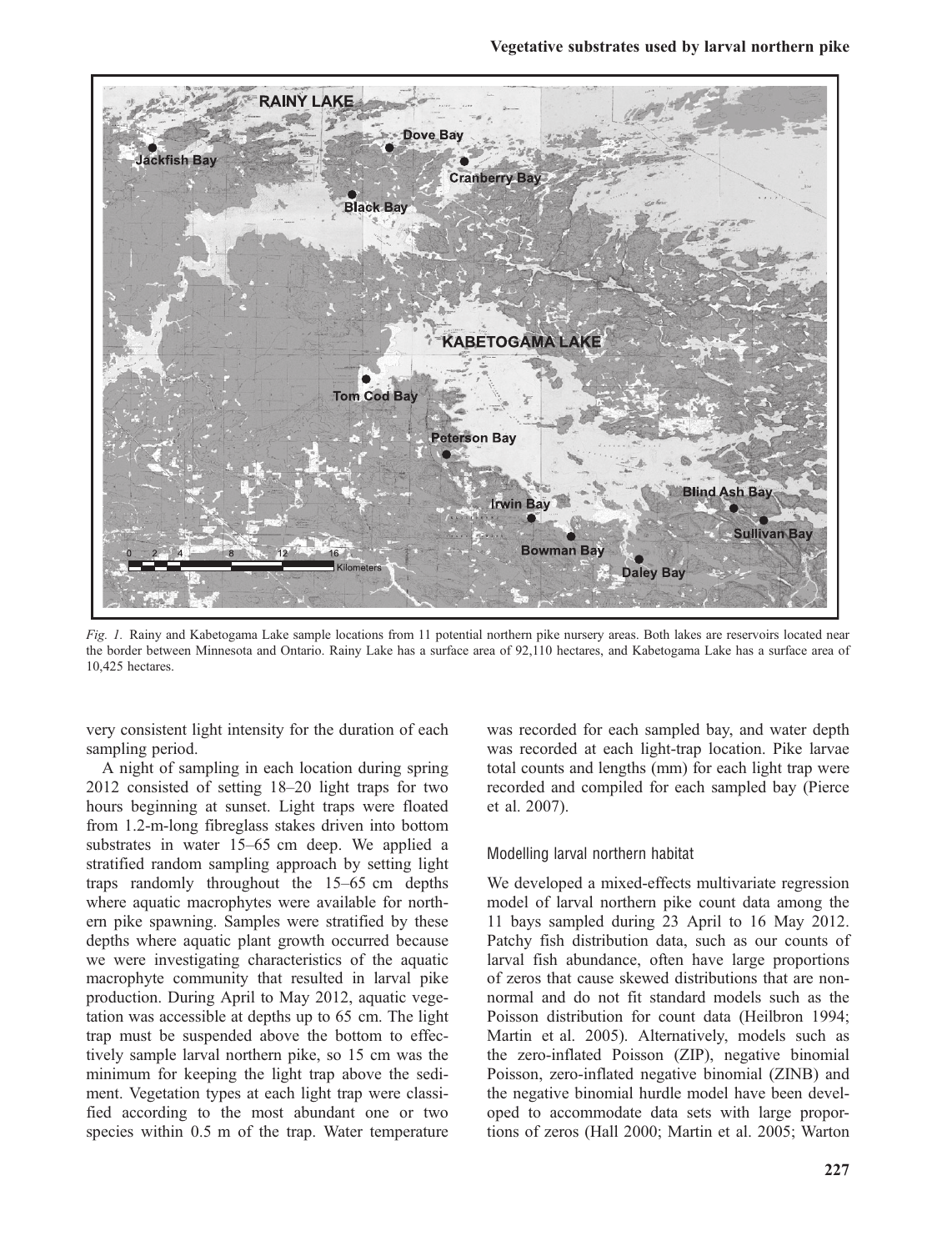# Timm & Pierce

2005; Miller 2007). All of these models can accommodate both random and fixed effects, and negative binomial distributions are probability based, with zero-inflation referring to the probability of generating a zero (Hall 2000). Mullahy (1986) and King (1989) developed the hurdle probability model where a certain probability of a nonzero count allows the 'hurdle' to be crossed (Cameron & Trivedi 1998). Zero-inflated Poisson distributions are best for data sets with lower proportions of zeros (0.10–0.25); negative binomial Poisson models can be used for data sets where variance is greater than the mean and the proportion of zeros is 0.50–0.75; and negative binomial hurdle models work best for data sets where variance is greater than the mean and where the proportion of zeros is 0.75–0.90 (Hall 2000; Miller 2007).

Our study fits negative binomial Poisson, zeroinflated Poisson (ZIP), zero-inflated negative binomial (ZINB) and negative binomial hurdle models using the FMM procedure for finite mixture models in SAS 9.3 (Kessler & McDowell 2012) to determine significant variables related to larval pike counts. Model selection was determined using Akaike's information criterion (AIC) for each model run (Burnham & Anderson 2002). The following variables were included in models for the 2012 data set of 11 bays: water temperature, water elevation, bay, the presence of hybrid cattail Typha  $\times$  glauca, the presence of sedge Carex spp., the presence of wild rice Zizania palustris and the presence of burreed Sparganium spp. Typha  $\times$  glauca is a combination of hybrids between Typha latifolia and Typha augustifolia, and previous research in Voyageurs National Park documents the hybrid as the dominant species at sites in Rainy and Kabetogama Lakes (Travis et al. 2010). Therefore, for the purpose of this study, we will refer to the hybrid cattail throughout. These four plant classifications were the most abundant among light-trap sampling locations. In these models, the vegetation variables (the presence of hybrid cattail, the presence of sedge, the presence of wild rice and the presence of burreed) were considered fixed effects, and water elevation was considered a covariate.

# **Results**

# Species of aquatic plants present

A total of 164 larval northern pike were caught in 210 light-trap sets among common forms of submerged and emergent aquatic vegetation growing in 11 shallow bays of the two border-water reservoirs during the 2012 field season. The aquatic plants present most often were hybrid cattail (83 light traps); floating-leaf burreed Sparganium fluctuans and common burreed Sparganium eurycarpum (37 light traps); sedges (19 light traps); and wild rice (12 light traps) (Table 1). Other important aquatic plant habitat for larval northern pike included common waterweed Elodea canadensis in Blind Ash Bay, Kabetogama Lake and northern watermilfoil Myriophyllum sibiricum in Jackfish Bay, Rainy Lake. (Table 1). Light traps with the greatest numbers of sampled larval pike were found in microhabitats with hybrid cattail (48%), burreed spp. (16%), burreed/hybrid cattail (11%), common waterweed (11%), sedge (4%) and cattail/common waterweed (4%). The other category included plant categories with  $\leq$  3 light-trap samples: common bladderwort Utricularia macrorhiza, common bladderwort/northern watermilfoil, common

Table 1. Number of light-trap sets, total larval count, mean light-trap catch rate and overall mean catch rate for all 15 plant categories in Rainy Lake and Namakan Reservoir, spring 2012. The other category includes plant categories with <3 light traps.

| Plant category                                     | Total light traps | Total count | Mean catch rate per light trap |
|----------------------------------------------------|-------------------|-------------|--------------------------------|
| Typha $\times$ glauca                              | 83                | 79          | $0.95 \pm 1.61$                |
| Sparganium spp.                                    | 37                | 26          | $0.70 + 1.22$                  |
| <i>Carex</i> spp.                                  | 19                | 6           | $0.32 \pm 0.48$                |
| Zizania palustris                                  | 12                | 3           | $0.25 + 0.45$                  |
| Sparganium spp./Typha $\times$ glauca              |                   | 18          | $2.00 + 3.28$                  |
| Myriophyllum sibiricum                             |                   |             | $0.11 \pm 0.33$                |
| <i>Potamogeton</i> sp.                             |                   |             | $0.00 + 0.00$                  |
| Sparganium spp./Carex spp.                         |                   |             | $0.25 + 0.50$                  |
| Typha $\times$ glaucal Carex spp.                  |                   |             | $0.75 \pm 1.50$                |
| Schoenoplectus spp.                                |                   |             | $0.00 + 0.00$                  |
| Sparganium spp./Myriophyllum sibiricum             |                   |             | $0.33 \pm 0.58$                |
| Sparganium spp./Zizania palustris                  |                   |             | $0.33 \pm 0.58$                |
| Typha $\times$ glaucal Elodea canadensis           |                   | 6           | $2.00 \pm 1.00$                |
| Elodea canadensis                                  |                   | 18          | $6.00 \pm 4.36$                |
| Other (plant categories with $\leq$ 3 light traps) |                   |             | $0.17 \pm 0.41$                |
| Mean $\pm$ SD                                      | $14 \pm 21$       | $11 \pm 21$ | $0.94 \pm 1.54$                |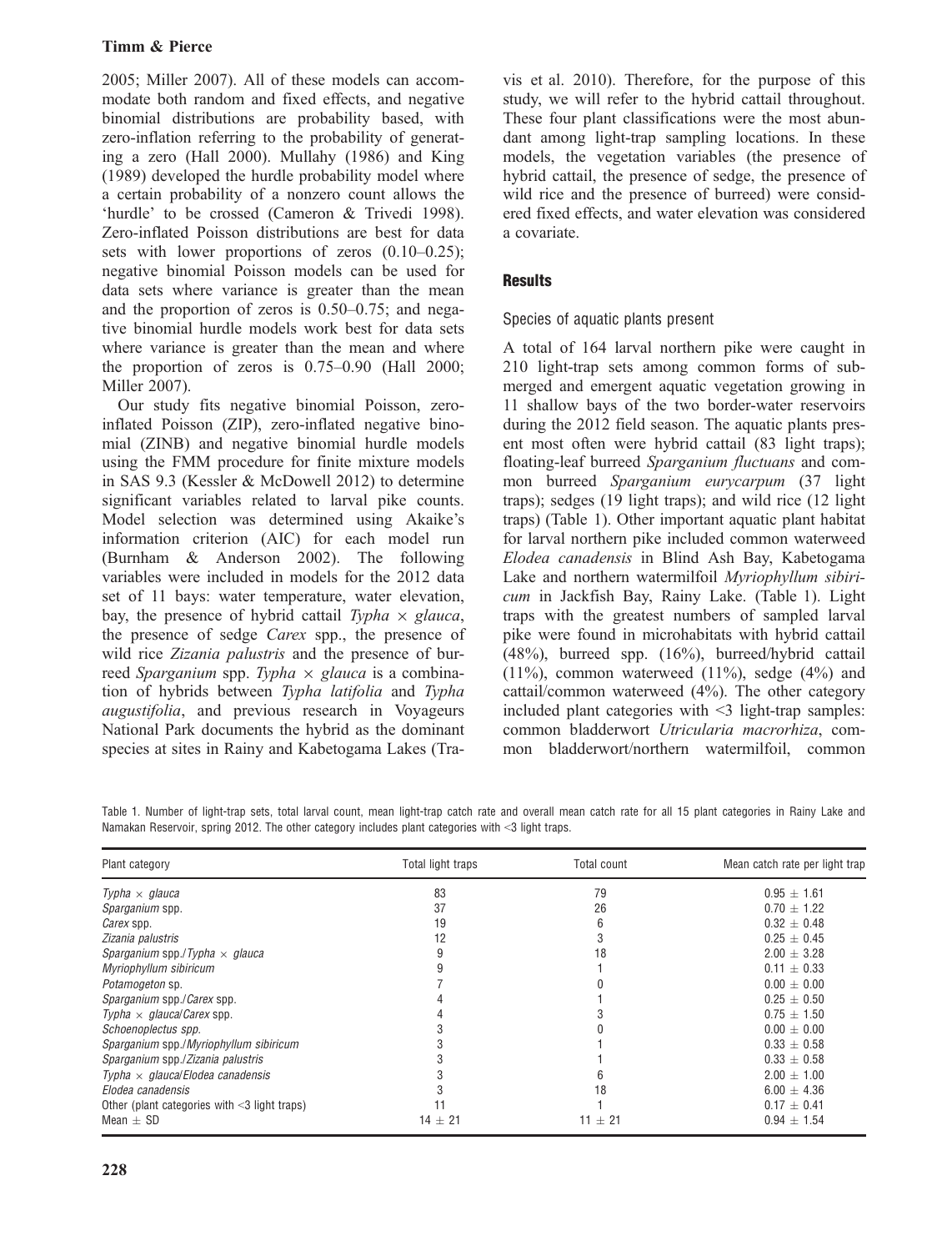waterweed/northern watermilfoil, horsetail Equisetum sp., northern watermilfoil/sedge and sedge/wild rice (Table 1). During April and May, these plant types were available in different growth stages, although most were in the form of newly emerging green shoots such as those of burreed, wild rice and sedges. In contrast to newly emerging plant materials, hybrid cattails were available mainly as dried-up stalks from the previous summer and wild rice was also often evident as remnants from the previous year. Of interest was the observation that while emergent forms of vegetation had the highest overall counts of larval northern pike (hybrid cattail, 79; burreed, 26; and burreed/hybrid cattail, 18), the highest mean catch rate (count/# light traps per plant category) was found in submerged common waterweed (mean catch rate of six per light trap; Table 1).

Catches of zero larval northern pike were common for light trapping in the various plant categories. Frequent occurrences of catch rates of zero indicate patchy distributions of the larval northern pike and illustrate the difficulty of sampling larval fish that were only 10–35 mm total length in such large aquatic systems. More zero values in one year compared with other years may also indicate lower recruitment of larval northern pike in that year. The percentage of zero catches of larval northern pike for all 11 bays sampled in 2012 was 68% (143 out of 210 records). The percentage of zero catches for the top four aquatic plant categories was 63% for hybrid cattail, 68% for burreed spp., 68% for sedge spp. and 75% for wild rice (Table 2).

## Models of light-trap catches

Preliminary analysis of the 2012 larval northern pike data set using the FMM procedure for finite mixture models in SAS 9.3 (Kessler & McDowell 2012) eliminated bay and water temperature as significant variables ( $P = 0.50$  for bay and  $P = 0.31$  for water temperature). Across all of the 11 (2012) sample sites, water elevation and the presence of hybrid cattail seemed to have important influences on catches of larval northern pike. Final models for the compiled 2012 data set (with all 11 bays) included the follow-

## Vegetative substrates used by larval northern pike

Table 2. Frequency (and percentage) of northern pike larvae present or absent among four of the most frequently sampled plant types in Rainy Lake and Namakan Reservoir, spring 2012. The frequency of larva present/ absent represents the number of times out of the total samples for each aquatic plant that a larva is present or absent. The percentage of larva present/absent represents the percentage of times that a larva was present or absent.

| Aquatic plant         | Total<br>samples | Frequency<br>larva<br>present | Frequency<br>larva<br>absent |
|-----------------------|------------------|-------------------------------|------------------------------|
| Typha $\times$ glauca | 83               | 31(37%)                       | 52 (63%)                     |
| Sparganium spp.       | 37               | 12 (32%)                      | 25 (68%)                     |
| <i>Carex</i> spp.     | 19               | 6(32%)                        | 13 (68%)                     |
| Zizania palustris     | 12               | 3(27%)                        | 9(75%)                       |
| Mean $\pm$ SD         | $38 + 32$        | $13 + 13$                     | $25 + 19$                    |

ing parameters: water elevation, the presence of hybrid cattail, the presence of sedge, the presence of wild rice and the presence of burreed. The model with the lowest AIC was the negative binomial with water elevation and hybrid cattail as significant variables (Table 3), and estimated model parameters were as follows:

Catch rate (number of fish/light trap) if hybrid cattail present  $= -88.1260 + 0.2602$  water eleva $tion-0.6350$  hybrid cattail

Catch rate (number of fish/light trap) if hybrid cattail absent =  $-88.1260 + 0.2602$  water elevation + 0 hybrid cattail

An alternate model using the presence of sedge and wild rice was nearly as good (Table 3).

We applied known water elevations for our lighttrap sample sites to the estimated model and produced predicted catch rate results. Predicted catch rates (number of fish per light trap) from the above models were higher for all combined sample sites with hybrid cattail absent (mean catch rate of 0.97) when compared to sample sites with hybrid cattail present (mean catch rate of 0.60) (Fig. 2).

## **Discussion**

This study contributes to the very limited amount of information available on types of aquatic vegetation used as nursery habitat in natural systems by larval

Table 3. Model comparisons for all 2012 sampled bays for the zero-inflated Poisson, negative binomial Poisson, zero-inflated negative binomial and negative binomial hurdle models. Final models for the compiled 2012 data set (with all 11 bays) included the following parameters: water elevation, the presence of hybrid cattail, the presence of sedge, the presence of wild rice and the presence of burreed. The model with the lowest AIC was the negative binomial with water elevation and hybrid cattail as significant variables.

| Model                           | AIC   | Significant parameters                                                                       |
|---------------------------------|-------|----------------------------------------------------------------------------------------------|
| Zero-inflated Poisson           | 598.1 | Water elevation ( $z = 3.74$ , $P = 0.0002$ ); hybrid cattail ( $z = -3.40$ , $P = 0.0007$ ) |
| Negative binomial               | 484.0 | Water elevation ( $z = 2.19$ , $P = 0.0284$ ); hybrid cattail ( $z = -2.06$ , $P = 0.0398$ ) |
| Zero-inflated negative binomial | 485.2 | Sedge ( $z = 3.24$ , $P = 0.0012$ ); wild rice ( $z = 2.66$ , $P = 0.0077$ )                 |
| Negative binomial hurdle        | 486.3 | None                                                                                         |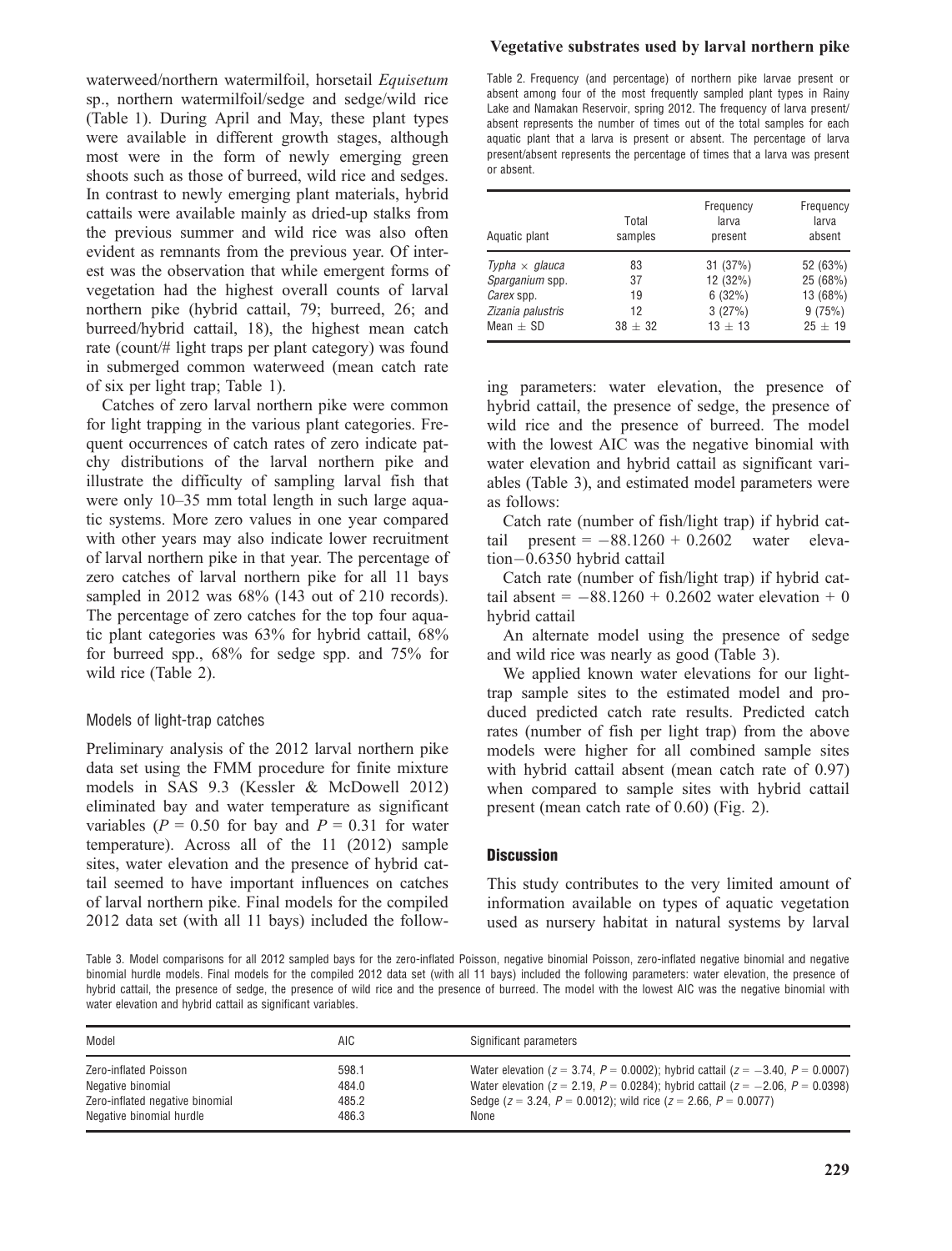

Fig. 2. Predicted mean larval pike catch rates for all light traps in Rainy and Kabetogama Lakes with hybrid cattail absent (0.97) and hybrid cattail present (0.60). The mean larval pike catch rates (number of fish per light trap) presented here are based on the predictive negative binominal model that we applied using known water elevations for our light-trap sample sites.

northern pike. The aquatic plant types observed during our study are commonly found in glacial shield lakes of northeastern Minnesota, and therefore, our records of plant forms used as nursery habitat are most applicable for glacial shield lakes. Results from this study showed that larval northern pike used habitat associated with several different aquatic plant forms, including hybrid cattail stands, which were present in many of our study sites. Light traps were set more often along edges of hybrid cattail stands (83 light traps; Table 1) because this aquatic macrophyte was the dominant available habitat compared to other aquatic vegetation types. Larval northern pike catch numbers were the highest for hybrid cattail (79 larvae) as a reflection of the dominance of hybrid cattail as available spawning habitat. This hybrid cattail dominance is most likely why it was a significant explanatory variable for modelling larval catches. However, hybrid cattail did not have the highest mean catch rate overall, and the predictive models with hybrid cattail present had lower counts overall (Fig. 2). For example, light traps were set 83 times in hybrid cattail with an average catch rate of 0.95 larva per light trap, whereas light traps were set three times in common waterweed with an average catch rate of six larvae per light trap.

One of the few other studies to sample larval northern pike in natural wetlands was conducted by Morrow et al. (1997), who compared catches of larvae between natural and constructed wetlands connected to Conesus Lake, New York. The natural wetlands had grasses, cattails, willows Salix spp. and buttonbush Cephalanthus occidentalis. Vegetation in the constructed wetlands was predominantly grasses (they had been planted with reed canary grass Phalaris arundinacea but had cattail in the deepest areas). Larval northern pike used both the natural and constructed wetlands, but they seemed to have migrated out towards the lake or died by 26 May. A study by Holland & Huston (1984) sampled various habitats in Pool 7 of the Upper Mississippi River throughout the summer by seining. The seines sampled larger juvenile northern pike that were 38– 190 mm long, and although some of the juvenile northern pike were seined in emergent vegetation, many more were collected in areas with beds of submersed vegetation. Emergent species in that study included arrowhead Sagittaria sp. and wild rice. Submerged plants included curly leaf pondweed Potamogeton crispus, common waterweed, northern watermilfoil and water celery Vallisneria americana. Bry (1996) diagrammed an example of nursery habitat for northern pike in northern France during mid-April. Emergent vegetation included Glyceria maxima and Rumex hydrolapathum; floating-leaved plants were Glyceria fluitans; submerged plants were Callitriche sp. and Mentha aquatica.

Other studies have documented aquatic plant types used by larval and juvenile northern pike in constructed wetlands that were managed as spawning and rearing areas in Minnesota. Franklin & Smith (1963) identified vegetation in a slough adjacent to Lake George, in southern Minnesota, where survival of larval northern pike was monitored. Shallowest habitat in the slough consisted of common cattails, sedges, reed canary grass, Persicaria hydropiper, arrowhead and sterile culms of Eleocharis ovata. In a bit deeper and more open water (maximum depth of the slough was only 1.2 m), were wild rice, Nuphar variegatum, Ceratophyllum demersum and Myriophyllum spp. Bryan (1967) observed larval northern pike using a dense mat of filamentous algae as hiding cover in a 1.2-ha urban rearing pond in southern Minnesota. Previous light trapping in three southern Minnesota ponds that were also managed as northern pike rearing areas showed best survival of larval northern pike in dense beds of flooded reed canary grass (Pierce et al. 2006). Southern Minnesota has much heavier agricultural and urban land-use than the northern reservoirs we studied.

Elsewhere, Carbine (1941) studied the growth of larval and juvenile northern pike in marsh drainage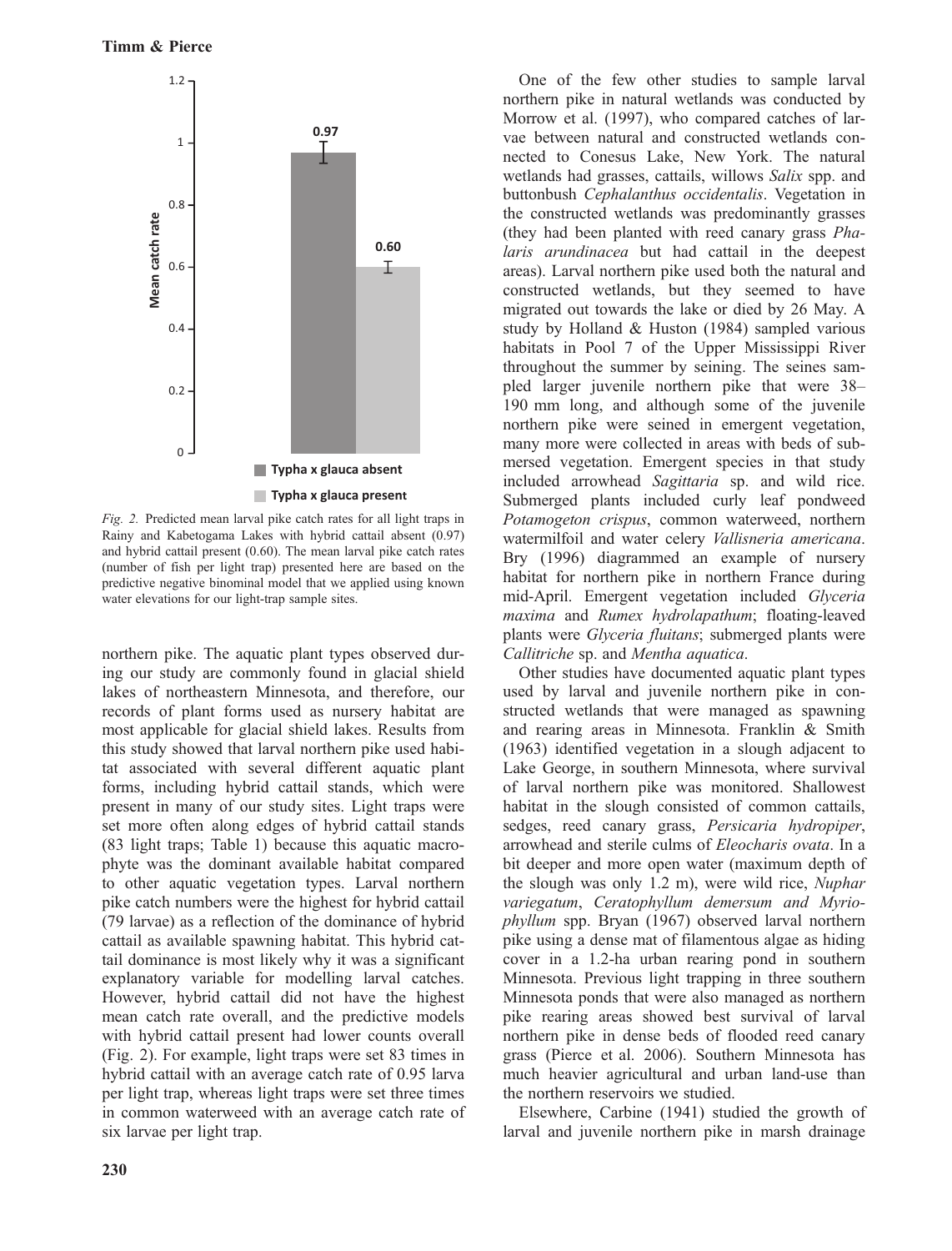ditches connected to Houghton Lake, Michigan. The predominant plant used by spawning and larval northern pike was Canada bluejoint grass Calamagrostis canadensis. Forney (1968) documented northern water plantain Alisma triviale, spike rushes Eleocharis calva and Eleocharis obtusa, sedges, cattail and reed canary grass as plants in a constructed marsh connected to Oneida Lake, New York, where numbers and growth rates of young-of-the-year northern pike were monitored. Emigration of northern pike out of the constructed marsh peaked in early May when the larvae approached 30 mm total length. Habitat for larval northern pike was also described in two rearing areas in southeastern Wisconsin that had a history of good fingerling production (Fago 1977). One of the rearing areas was a monotypic marsh of reed canary grass. The other rearing area had a dense stand of leatherleaf Chamaedaphne calyculata, cattail, and a few patches of sedges.

Our sampling with light traps was directed towards aquatic plant species that were available in late April and May when larval northern pike were developing and when most aquatic plants species were only beginning to sprout or emerge. The aquatic plant species and structural forms encountered by larval northern pike suggest they use nearly any vegetated cover available in early spring. Ultimately, the species of vegetation may not be as important as the physical quality or form of the vegetation in supplying feeding and hiding cover for larval northern pike.

Our results contradicted previous research by Franklin & Smith (1963) that documented northern pike avoidance of cattail for spawning. It also contradicted research by Farrell (2001) that documented a decrease in northern pike spawning success as a result of less access to submerged aquatic macrophytes as a result of an increase in the presence of cattail. Cooper et al. (2008) documented a 155–241% increase in coverage of cattail and a resulting 46– 96% reduction in shallow emergent coverage using 1948–2003 aerial photos. As a result of this reduced access to submerged aquatic macrophytes in both of these studies, northern pike spawned in deeper, colder water, where spawning success was reduced. Although we did not sample in deeper habitats to verify that northern pike chose spawning sites in deeper areas of Rainy Lake and Kabetogama Lake, we did document spawning success in cattail in ten of the 11 sampled bays. The cattail dominated the habitat and reduced available areas for other submerged macrophytes to grow, but the cattail was exposed to water and was accessible for spawning throughout the system. The submerged macrophytes grew in the same depths as the cattail inside the outer ring of cattail that was the outer boundary of the littoral zone in our

# Vegetative substrates used by larval northern pike

case, which was not the case in the Farrell (2001) and Cooper et al. (2008) studies.

Our results can also be used for projecting the influences of reservoir water-level regulations on nursery habitats of northern pike by overlaying maps of shallow aquatic vegetation on contour maps of elevation for individual water bodies. Water-level changes have caused increases in percentage coverage of cattail over time, as documented by the 155– 241% increase in cattail Cooper et al. (2008) study. Our predictive model results showed a reduced catch rate of larval pike where hybrid cattail was present. Water-level regulations may have their greatest influence on larval northern pike through the quality of vegetation available in shallow water during nursery periods. An important remaining question is the extent to which water-level regulations eventually influence plant succession, density and types of aquatic plants in shallow-water habitats of reservoirs. Future work can address this question with the development of a bathymetric LiDAR-based digital elevation model that can predict total available areas of emergent and submerged vegetation throughout Rainy Lake and Namakan Reservoir according to different water levels.

In addition to water-level change, lakeshore development can affect nearshore vegetation development by changing the availability of different plant forms, densities and cover at different depths in relation to the lakeshore (Wilcox & Meeker 1992; Casselman & Lewis 1996). Removal of nearshore aquatic plants is associated with destruction of habitat for various life stages of northern pike (Bryan & Scarnecchia 1992; Radomski & Goeman 2001) and occurs where shorelines are disturbed by construction of homes, boat docks and swimming beaches. In glacial shield lakes, where bedrock shorelines are common, shallow, vegetated habitat potentially has more limited availability to larval northern pike. The practical implication from our study is that these results can be used during environmental reviews of lakeshore development projects to provide justification for protecting species of aquatic plants that comprise nursery habitat.

One of the principal challenges for light-trap sampling of larval northern pike during spring is variable weather patterns that make it difficult to achieve a consistent sampling scheme. Year-to-year differences in precipitation affect the rate at which water levels increase and, therefore, affect the nearshore aquatic macrophyte habitat available for larval northern pike. Spring weather patterns also affect ice-out dates and subsequent water temperatures, which in turn seem to influence survival and growth of northern pike eggs and fry (Pierce et al. 2007; Pierce 2012). Sampling larval fish in highly variable habitats typically results in data sets with high percentages of catches of zero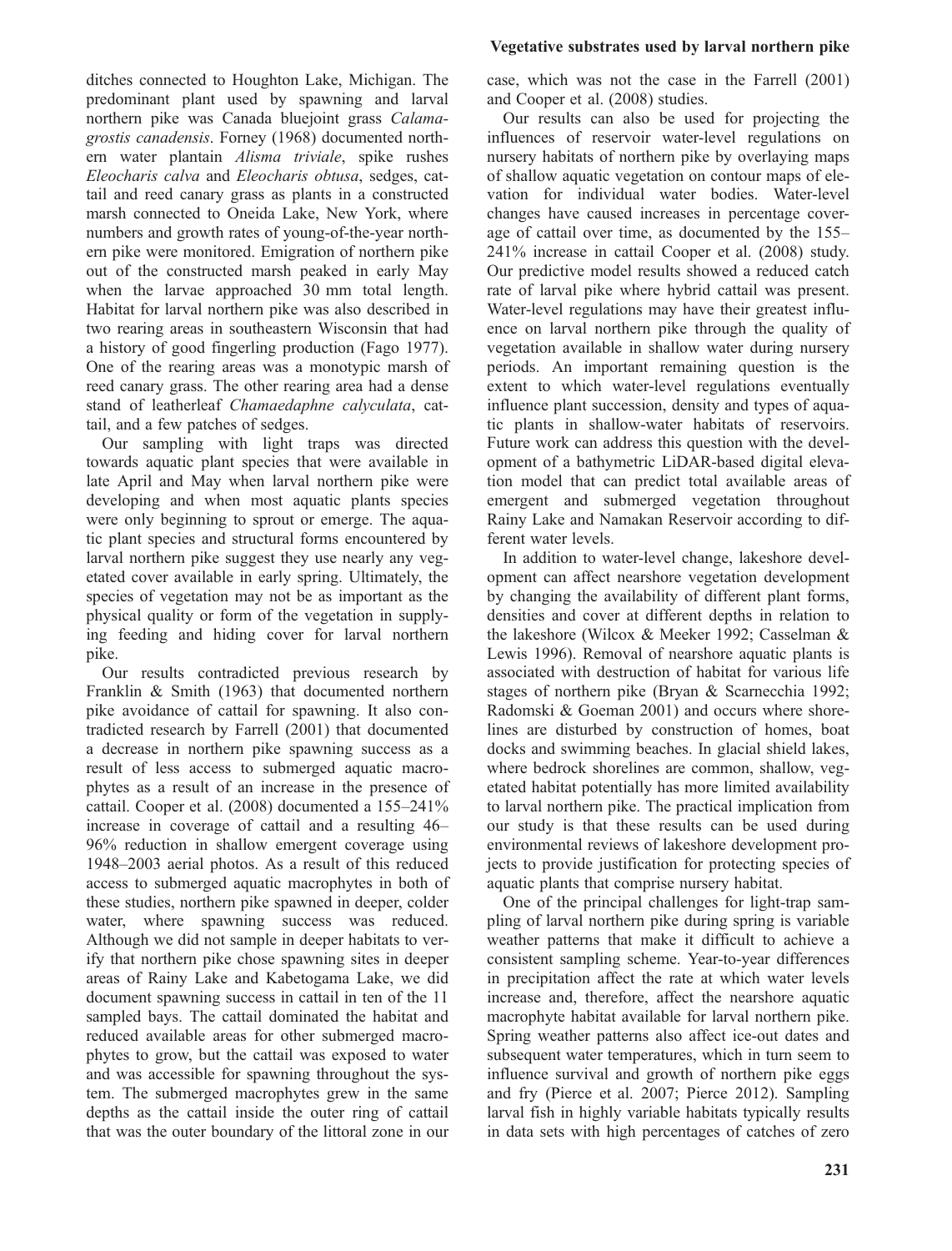## Timm & Pierce

fish, which our modelling of light-trap catches attempted to address. Despite the occurrence of low catch rates in some samples, light trapping was appropriate for our sampling because our efforts were focused on some of the shallowest and most vegetated locations in each bay. Casselman & Lewis (1996) found that water depths occupied by northern pike throughout their first summer were highly correlated with the age and size of the fish, with the smallest fish found in the shallowest habitats.

Our literature review exposed a general lack of knowledge about nursery habitat and the behaviour of larval northern pike in systems where they occur naturally. Using lighted traps to attract larval northern pike at night, we identified nursery habitat in 11 bays of two very large glacial shield lakes and linked catches of larval northern pike to the presence of specific types of aquatic plants. These data and subsequent investigations will be used to project the effects of water-level regulations on aquatic macrophyte habitat quality and the productivity of northern pike nursery habitat.

## Acknowledgements

We thank the International Joint Commission for funding this project. We are indebted to John Stanovick for help with the statistical modelling and to Voyageurs National Park and Minnesota DNR for help with logistics in the field. We thank Douglas A. Wilcox and Cindy Tomcko for their comments to improve this manuscript. We thank James Anderson, Meredith Bacon, Tom Burri, Justin Carney, Abbey Crosby, Patrick Ferguson, Sarah Ferguson, Larry Kallemeyn, Claire Kissane, Jaime LeDuc, Ryan Maki, Eric Olson, Kevin Peterson, Wes Peterson, Clare Pillsbury, Nick Schlesser, Geof Smith, Sarah Szymaniak, Craig Treat, Emily Vinge, Ben Vondra and Howard Weinberg for help with the field work.

# **References**

- Bry, C. 1996. Role of vegetation in the life cycle of pike. In: Craig, J.F., ed. Pike biology and exploitation. London: Chapman and Hall, pp. 45–67.
- Bryan, J.E. 1967. Northern pike production in Phalen Pond, Minnesota. Journal of the Minnesota Academy of Science 34: 101–109.
- Bryan, M.D. & Scarnecchia, D.L. 1992. Species richness, composition, and abundance of fish larva and juveniles inhabiting natural and developed shorelines of a glacial Iowa lake. Environmental Biology of Fishes 35: 329–341.
- Burnham, K.P. & Anderson, D.R. 2002. Model selection and multimodel inference: a practical information-theoretic approach. 2nd edn. New York, NY: Springer. 488 pp.
- Cameron, A.C. & Trivedi, P.K. 1998. Regression analysis of count data. Cambridge: Cambridge University Press. 436 pp.
- Carbine, W.F. 1941. Observations on the life history of the northern pike, Esox lucius L., in Houghton Lake, Michigan.

Transactions of the American Fisheries Society 71: 149– 164.

- Casselman, J.M. 1996. Age, growth and environmental requirements of pike. In: Craig, J.F., ed. Pike biology and exploitation. London: Chapman and Hall, pp 69–101.
- Casselman, J.M. & Lewis, C.A. 1996. Habitat requirements of northern pike (Esox lucius). Canadian Journal of Fisheries and Aquatic Sciences 53(Suppl. 1): 161–174.
- Cohen, Y. & Radomski, P. 1993. Water level regulations and fisheries in Rainy Lake and the Namakan Reservoir. Canadian Journal of Fisheries and Aquatic Sciences 50: 1934– 1945.
- Cooper, J.E., Mead, J.V., Farrell, J.M. & Werner, R.G. 2008. Coexistence of pike (Esox lucius) and muskellunge (E. masquinongy) during early life and the implications of habitat change. Hydrobiologia 601: 41–53.
- Craig, J.F. 1996. Population dynamics, predation and role in the community. In: Craig, J.F., ed. Pike biology and exploitation. London: Chapman and Hall, pp 201–217.
- Fago, D.M. 1977. Northern pike production in managed spawning and rearing marshes. Madison, WI: Wisconsin Department of Natural Resources Technical Bulletin No. 96. Available at: http://dnr.wi.gov/files/PDF/pubs/ss/SS0096.pdf
- Farrell, J.M. 2001. Reproductive success of sympatric northern pike and muskellunge in an Upper St. Lawrence River bay. Transactions of the American Fisheries Society 130: 796–808.
- Forney, J.L. 1968. Production of young northern pike in a regulated marsh. New York Fish and Game Journal 15: 143– 154.
- Franklin, D.R. & Smith, L.L. Jr 1960. Notes on the early growth and allometry of the northern pike, Esox lucius L. Copeia 1960: 143–144.
- Franklin, D.R. & Smith, L.L. Jr 1963. Early life history of the northern pike, *Esox lucius* L., with special reference to the factors influencing the numerical strength of year classes. Transactions of the American Fisheries Society 92: 91–110.
- Hall, D.B. 2000. Zero-inflated Poisson and binomial regression with random effects: a case study. Biometrics 56: 1030–1039.
- Heilbron, D.C. 1994. Zero-altered and other regression models for count data with added zeros. Biometrical Journal 36: 531–547.
- Holland, L.E. & Huston, M.L. 1984. Relationship of youngof-the-year northern pike to aquatic vegetation types in backwaters of the Upper Mississippi River. North American Journal of Fisheries Management 4: 514–522.
- Kelso, W.E. & Rutherford, D.A. 1996. Collection, preservation, and identification of fish eggs and larvae. In: Murphy, B.R., Willis, D.W., eds. Fisheries techniques. 2nd edn. Bethesda, MD: American Fisheries Society, pp 255–302.
- Kessler, D. & McDowell, A. 2012. Introducing the FMM procedure for finite mixture models. Paper 328-2012. SAS Global Forum 2012. Cary, NC: SAS Institute, Inc. Available at: https://support.sas.com/resources/papers/proceedings12/328- 2012.pdf
- Killgore, K.J. 1991. Techniques used in fishery evaluation studies. In: Sanders, L.G., ed. Techniques for evaluating aquatic habitats in rivers, streams, and reservoirs. Vicksburg,